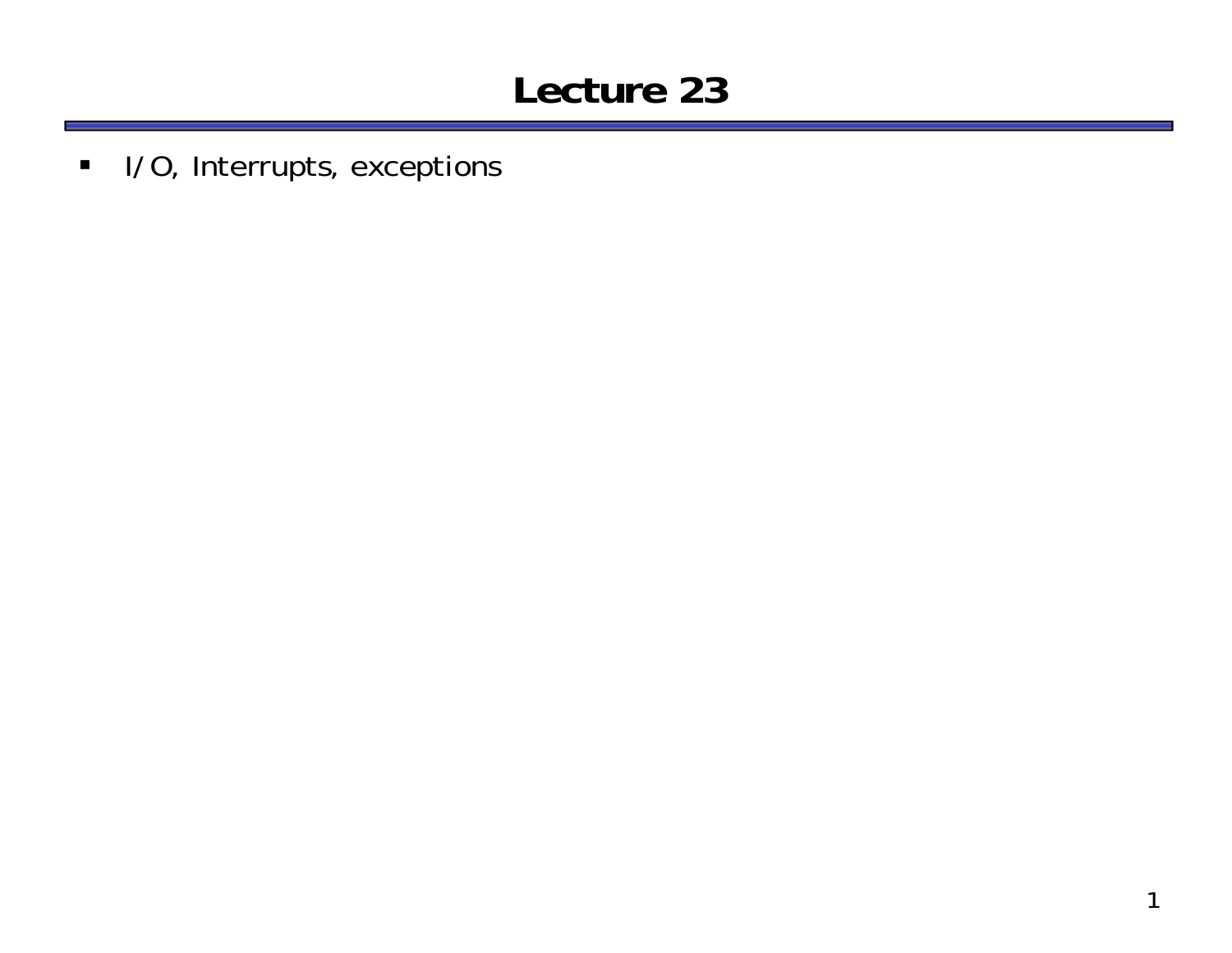# **A Timely Question.**

- $\blacksquare$  Most modern operating systems pre-emptively schedule programs.
	- — If you are simultaneously running two programs A and B, the O/S will periodically switch between them, as it sees fit.
	- — Specifically, the O/S will:
		- Stop A from running
		- Copy A's register values to memory
		- Copy B's register values from memory
		- Start B running
- $\mathcal{L}_{\mathcal{A}}$ How does the O/S stop program A?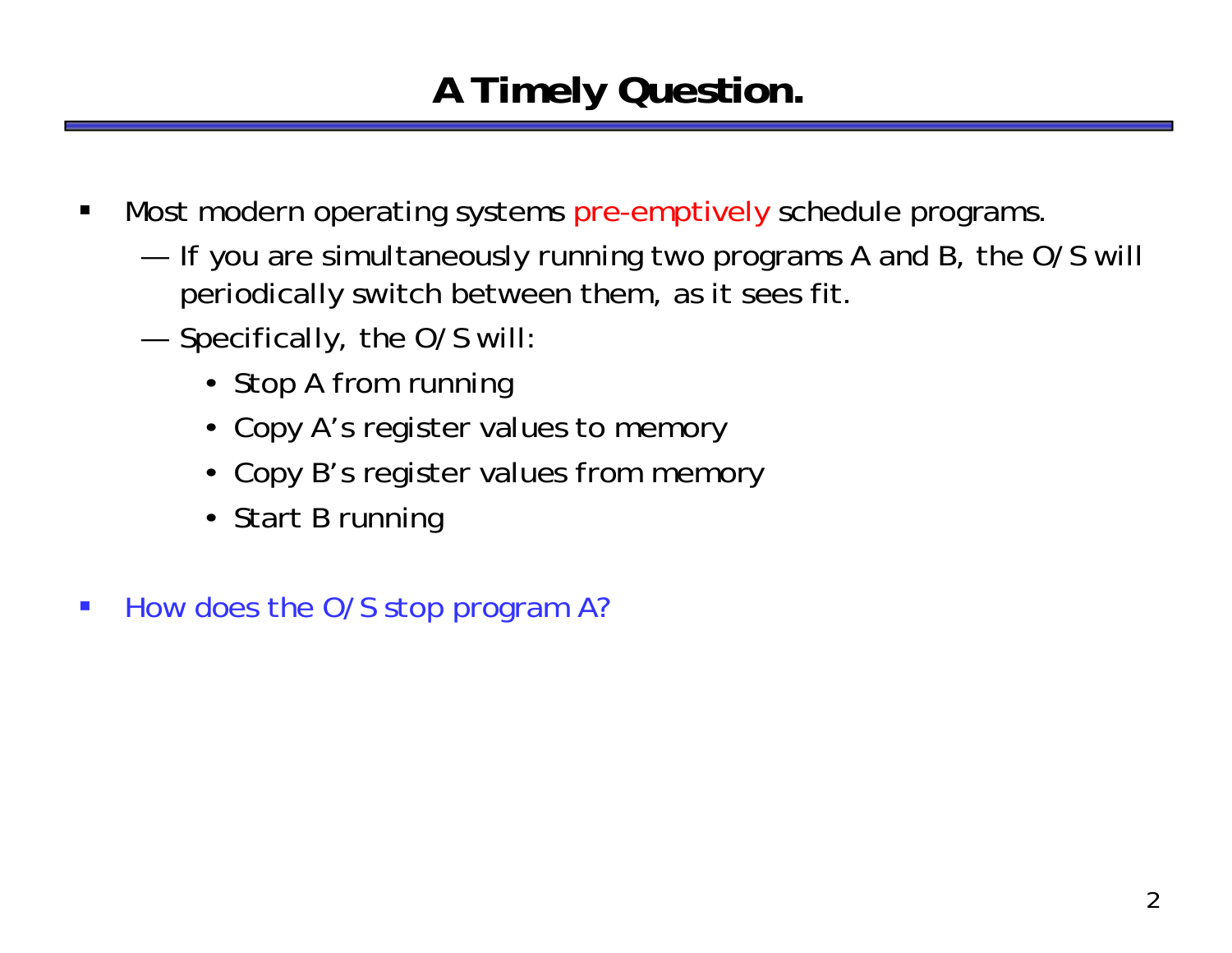# **I/O Programming, Interrupts, and Exceptions**

- ш Most I/O requests are made by applications or the operating system, and involve moving data between a peripheral device and main memory.
- $\blacksquare$  There are two main ways that programs communicate with devices.
	- —Memory-mapped I/O
	- Isolated I/O
- There are also several ways of managing data transfers between devices and main memory.
	- —Programmed I/O
	- —Interrupt-driven I/O
	- and the state of the state of the Direct memory access
- $\blacksquare$  Interrupt-driven I/O motivates a discussion about:
	- and the state of the state of the Interrupts
	- —**Exceptions**
	- and how to program them…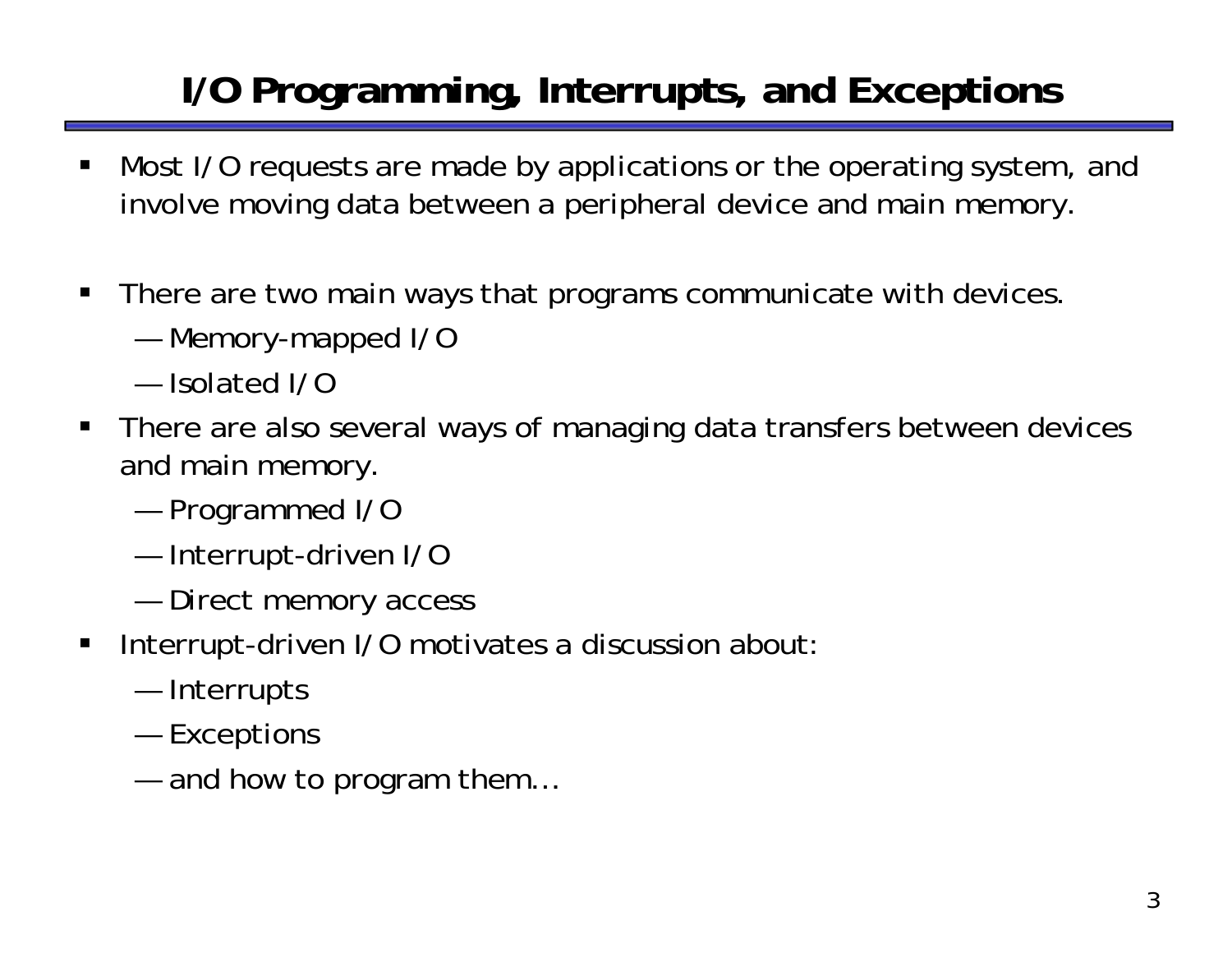#### **Communicating with devices**

- Most devices can be considered as memories, with an "address" for reading or writing.
- $\blacksquare$  Many instruction sets often make this analogy explicit. To transfer data to or from a particular device, the CPU can access special addresses.
- $\blacksquare$  Here you can see a video card can be accessed via addresses 3B0-3BB, 3C0- 3DF and A0000-BFFFF.
- $\blacksquare$  There are two ways these addresses can be accessed.

| RADEON MOBILITY 7500 (Omega 2.4.07a) Properties                                                                          |
|--------------------------------------------------------------------------------------------------------------------------|
| Resources<br>Driver<br>General                                                                                           |
| RADEON MOBILITY 7500 (Omega 2.4.07a)                                                                                     |
| Resource settings:<br>Resource type<br>Setting                                                                           |
| <b>WIN</b> I/O Range<br>03B0 - 03BB<br><b>WIN</b> I/O Range<br>03C0 - 03DF<br><b>WH</b> Memory Range 000A0000 · 000BFFFF |
| Setting based on:                                                                                                        |
| $\vee$ Use automatic settings<br>Change Setting                                                                          |
| Conflicting device list:                                                                                                 |
| No conflicts.                                                                                                            |
| OK<br>Cancel                                                                                                             |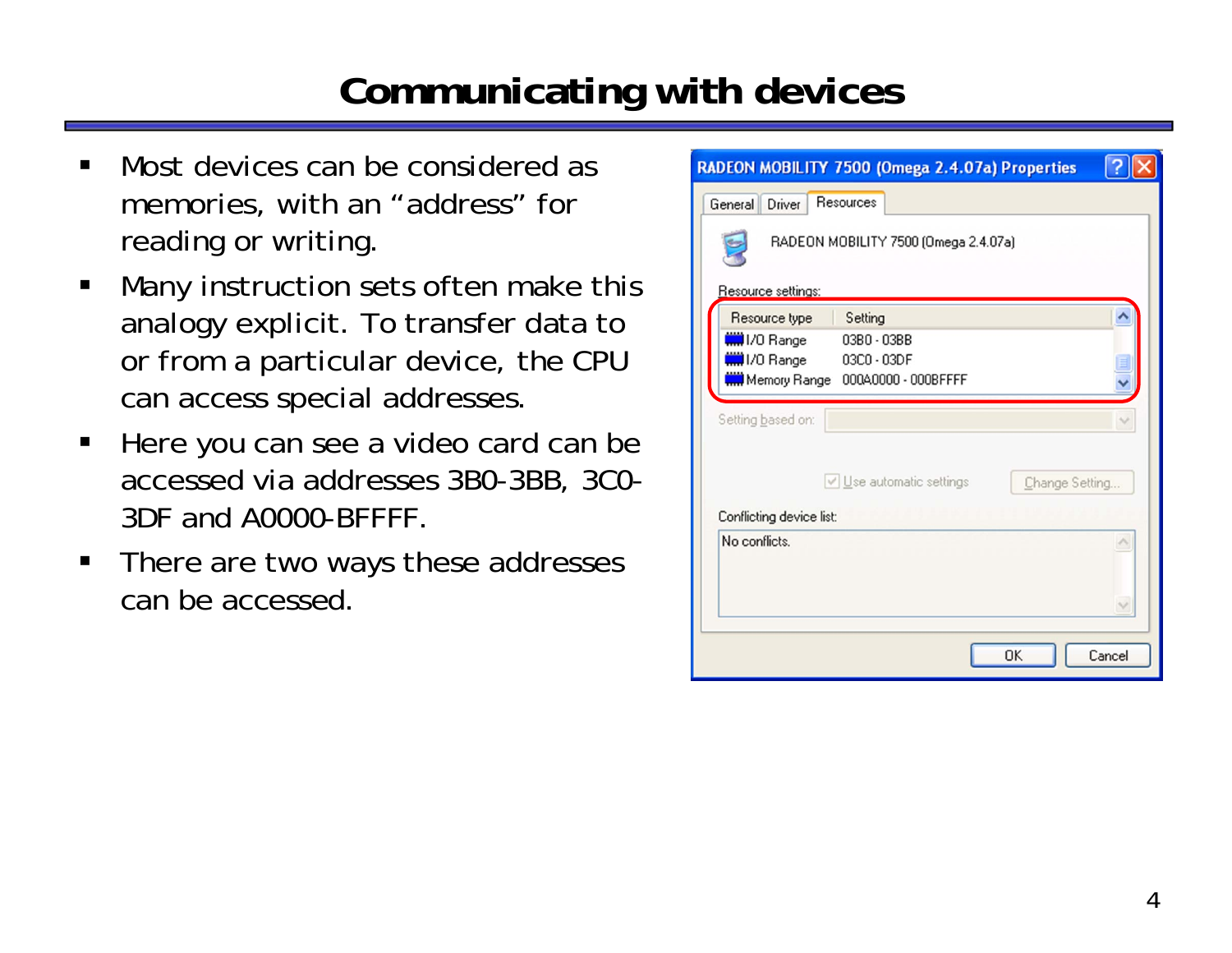### **Memory-mapped I/O**

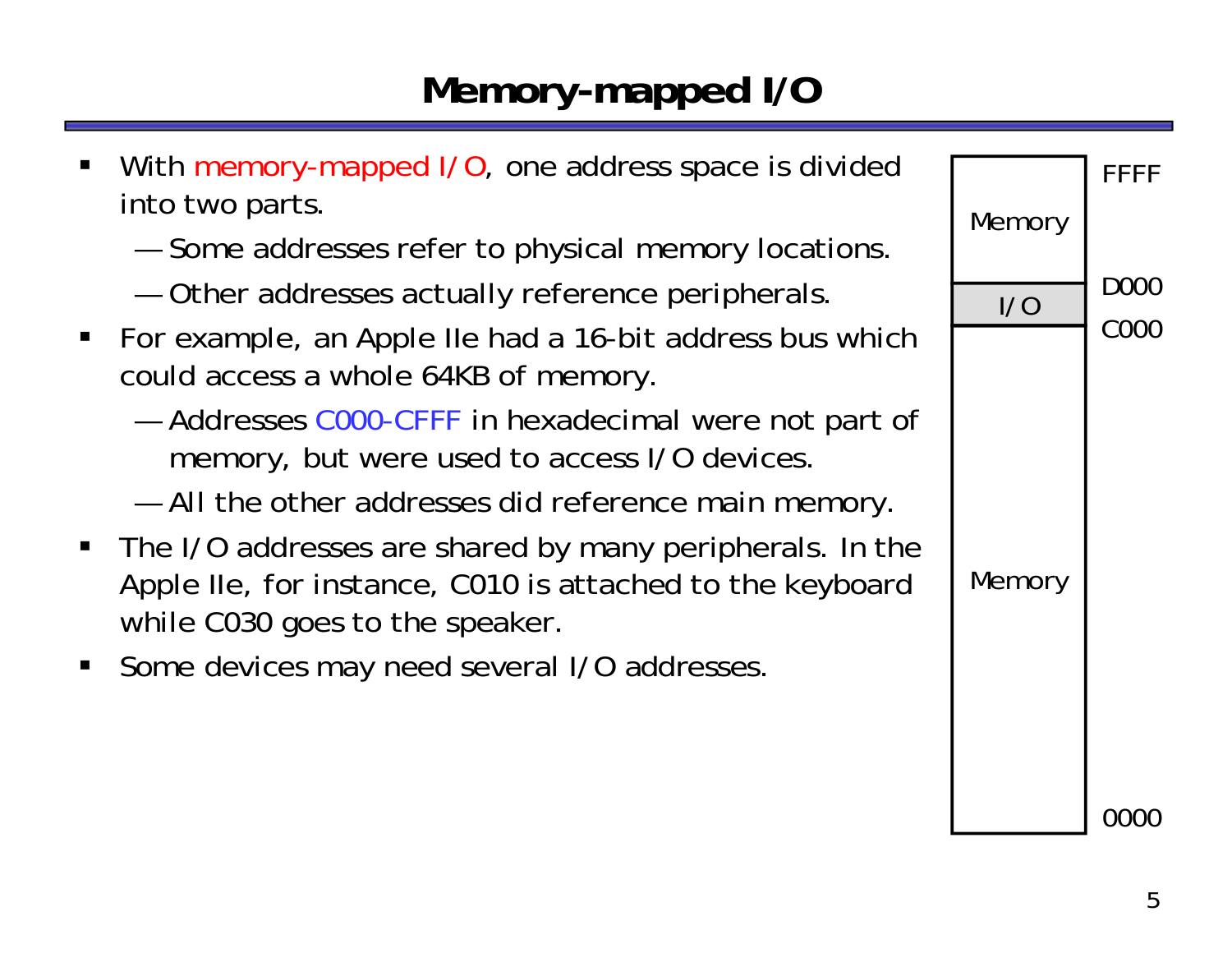# **Programming memory-mapped I/O**



- $\blacksquare$  To send data to a device, the CPU writes to the appropriate I/O address. The address and data are then transmitted along the bus.
- $\blacksquare$  Each device has to monitor the address bus to see if it is the target.
	- — The Apple IIe main memory ignores any transactions whose address begins with bits 1100 (addresses C000-CFFF).
	- —The speaker only responds when C030 appears on the address bus.

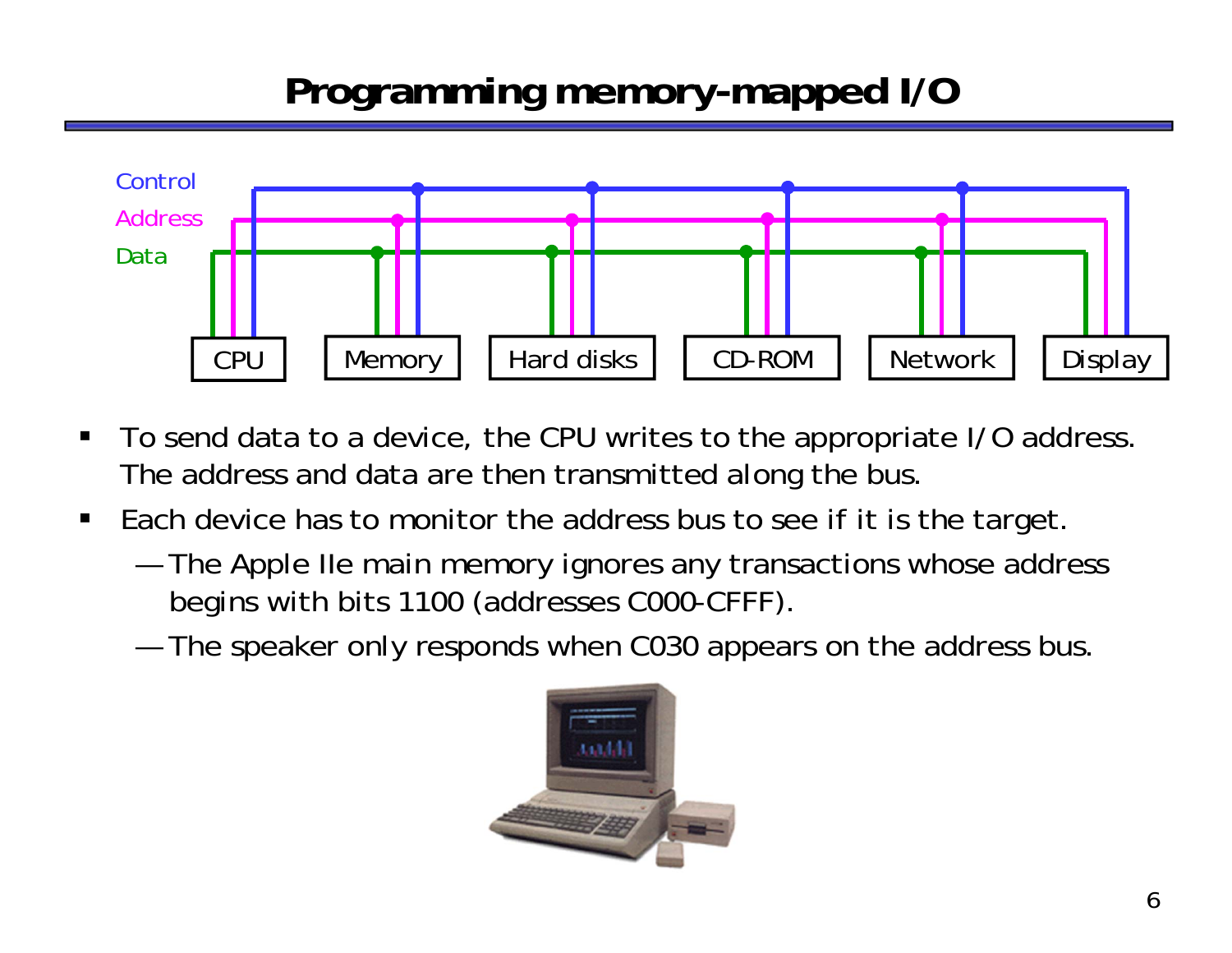# **Isolated I/O**

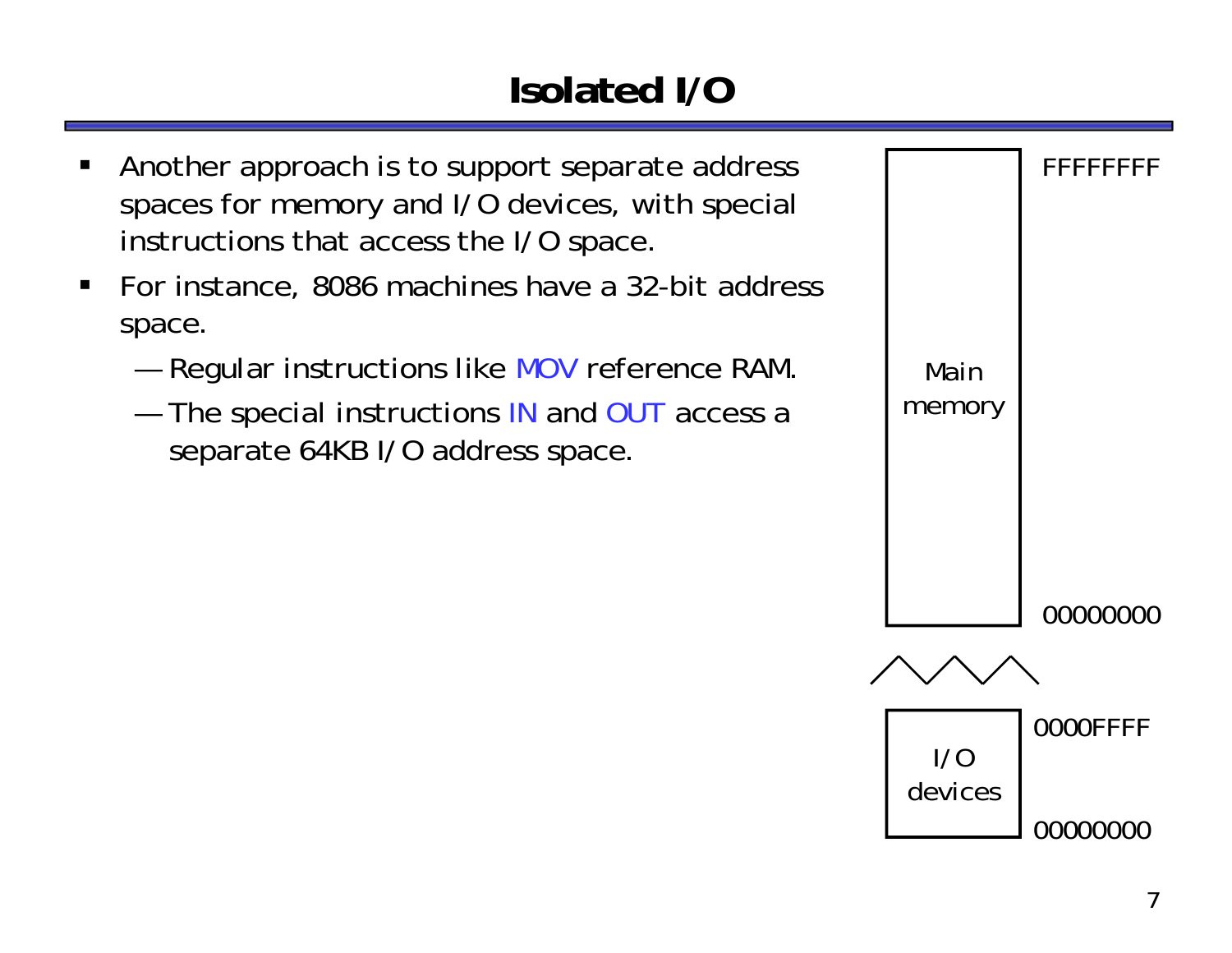# **Comparing memory-mapped and isolated I/O**

- ш Memory-mapped I/O with a single address space is nice because the same instructions that access memory can also access I/O devices.
	- — For example, issuing MIPS sw instructions to the proper addresses can store data to an external device.
- $\blacksquare$  With isolated I/O, special instructions are used to access devices.
	- and the state of the state of the This is less flexible for programming.
	- and the state of the state of the May have advantages for bandwidth/throughput (memory and I/O busses separate)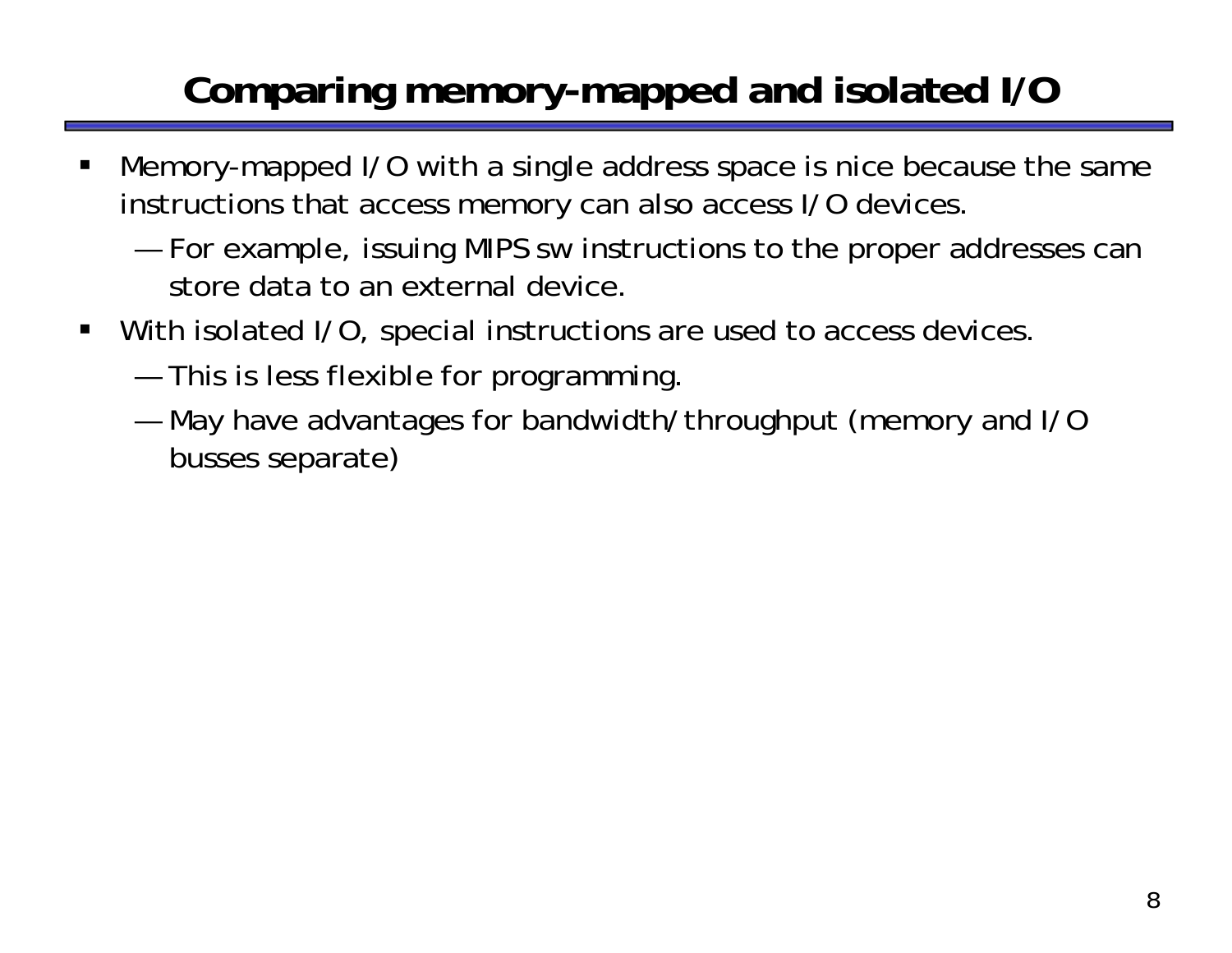# **Transferring data with programmed I/O**

- ш The second important question is how data is transferred between a device and memory.
- Under programmed I/O, it's all up to a user program or the operating system.
	- — The CPU makes a request and then waits for the device to become ready (*e.g.*, to move the disk head).
	- and the state of the state of the Buses are only 32-64 bits wide, so the last few steps are repeated for large transfers.
- A lot of CPU time is needed for this!
	- and the state of the state of the If the device is slow the CPU might have to wait a long time—as we will see, most devices *are* slow compared to modern CPUs.
	- The CPU is also involved as a middleman for the actual data transfer.

(This CPU flowchart is based on one from *Computer Organization and Architecture* by William Stallings.)

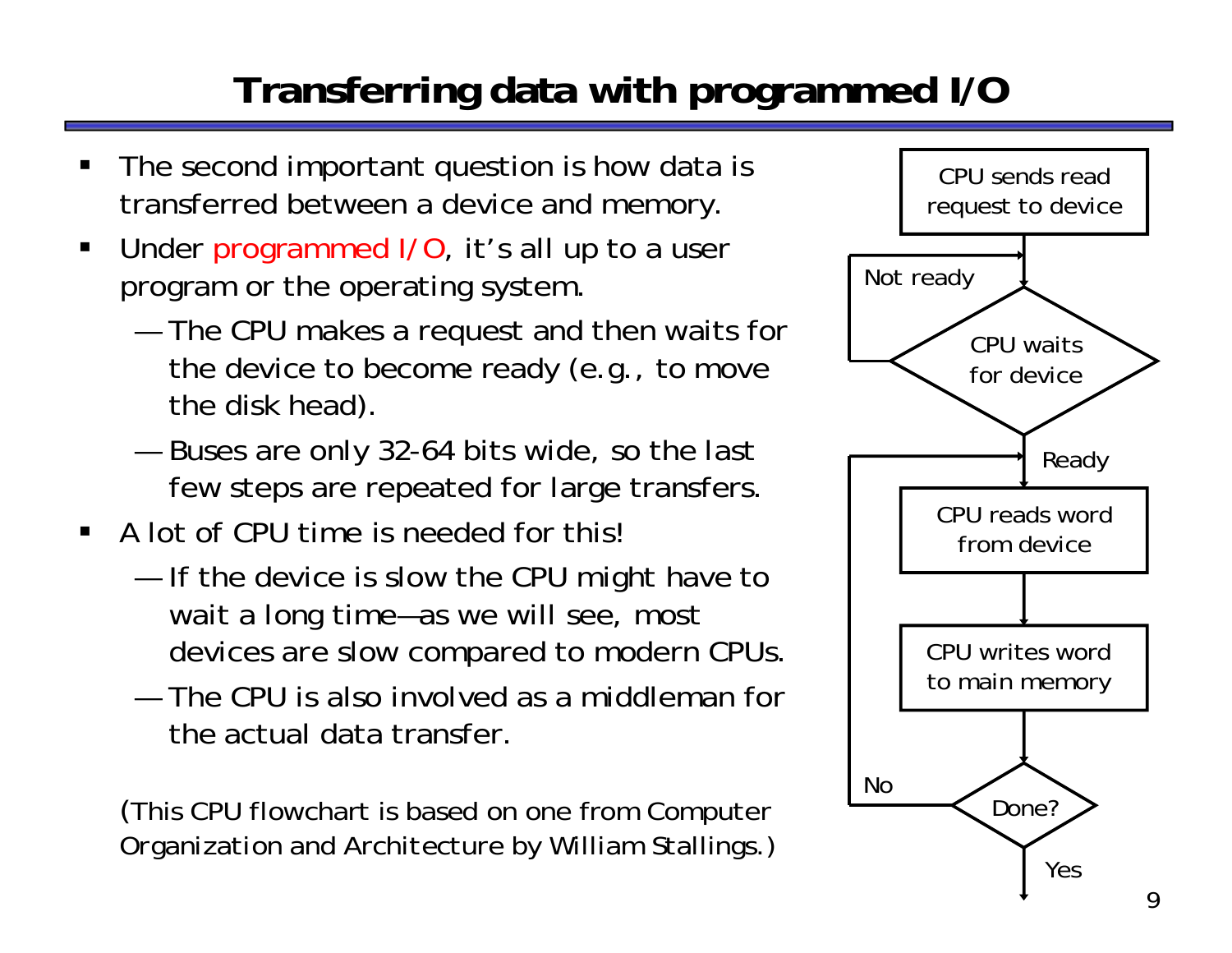### **Can you hear me now? Can you hear me now?**

- ш Continually checking to see if a device is ready is called polling.
- $\blacksquare$  It's not a particularly efficient use of the CPU.
	- — The CPU repeatedly asks the device if it's ready or not.
	- and the state of the state of the The processor has to ask often enough to ensure that it doesn't miss anything, which means it can't do much else while waiting.
- $\blacksquare$  An analogy is waiting for your car to be fixed.
	- and the state of the state of the You could call the mechanic every minute, but that takes up all your time.
	- A better idea is to wait for the mechanic to call *you*.

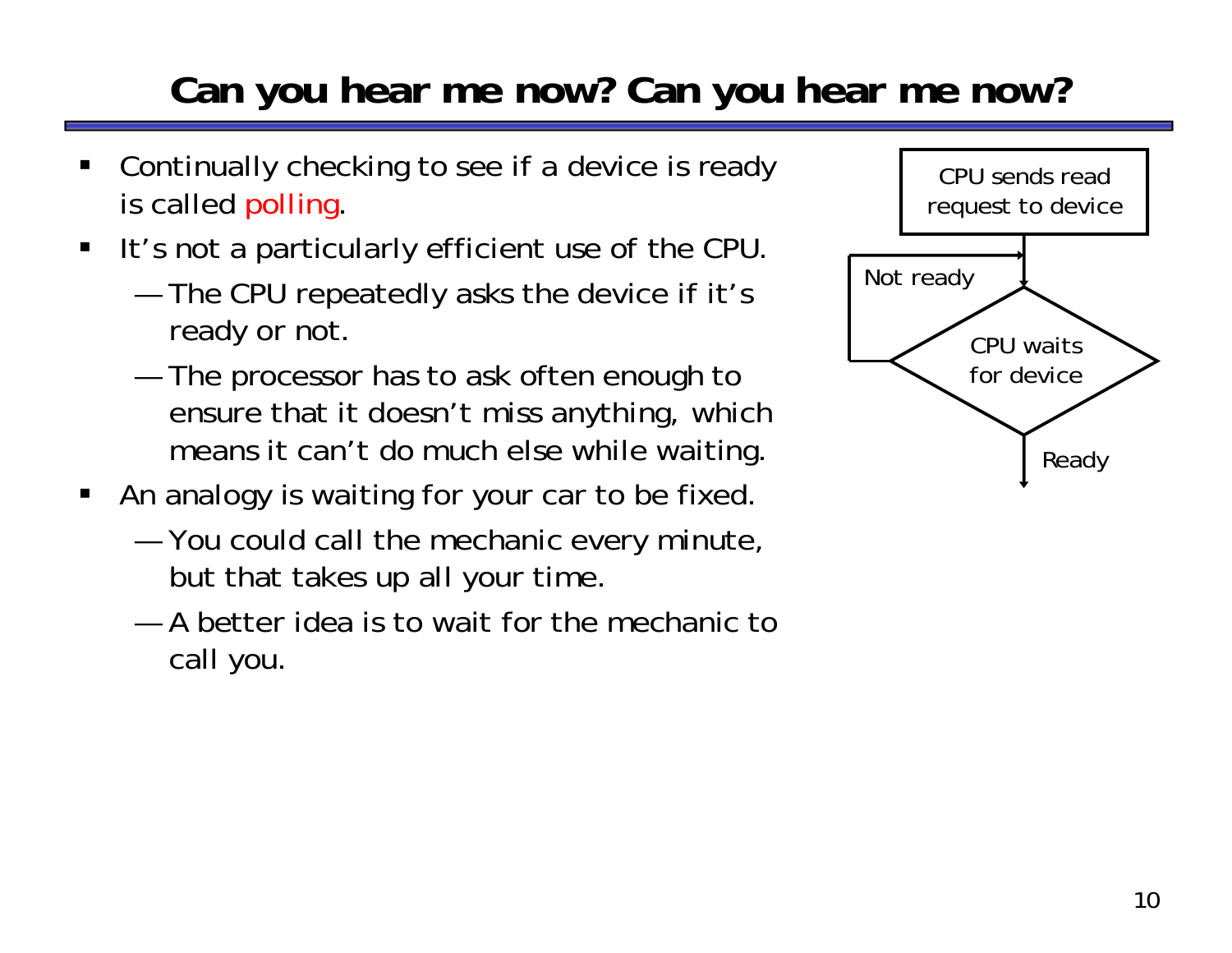### **Interrupt-driven I/O**

- ш Interrupt-driven I/O attacks the problem of the processor having to wait for a slow device.
- $\blacksquare$  Instead of waiting, the CPU continues with other calculations. The device interrupts the processor when the data is ready.
- $\blacksquare$  The data transfer steps are still the same as with programmed I/O, and still occupy the CPU.



(Flowchart based on Stallings again.)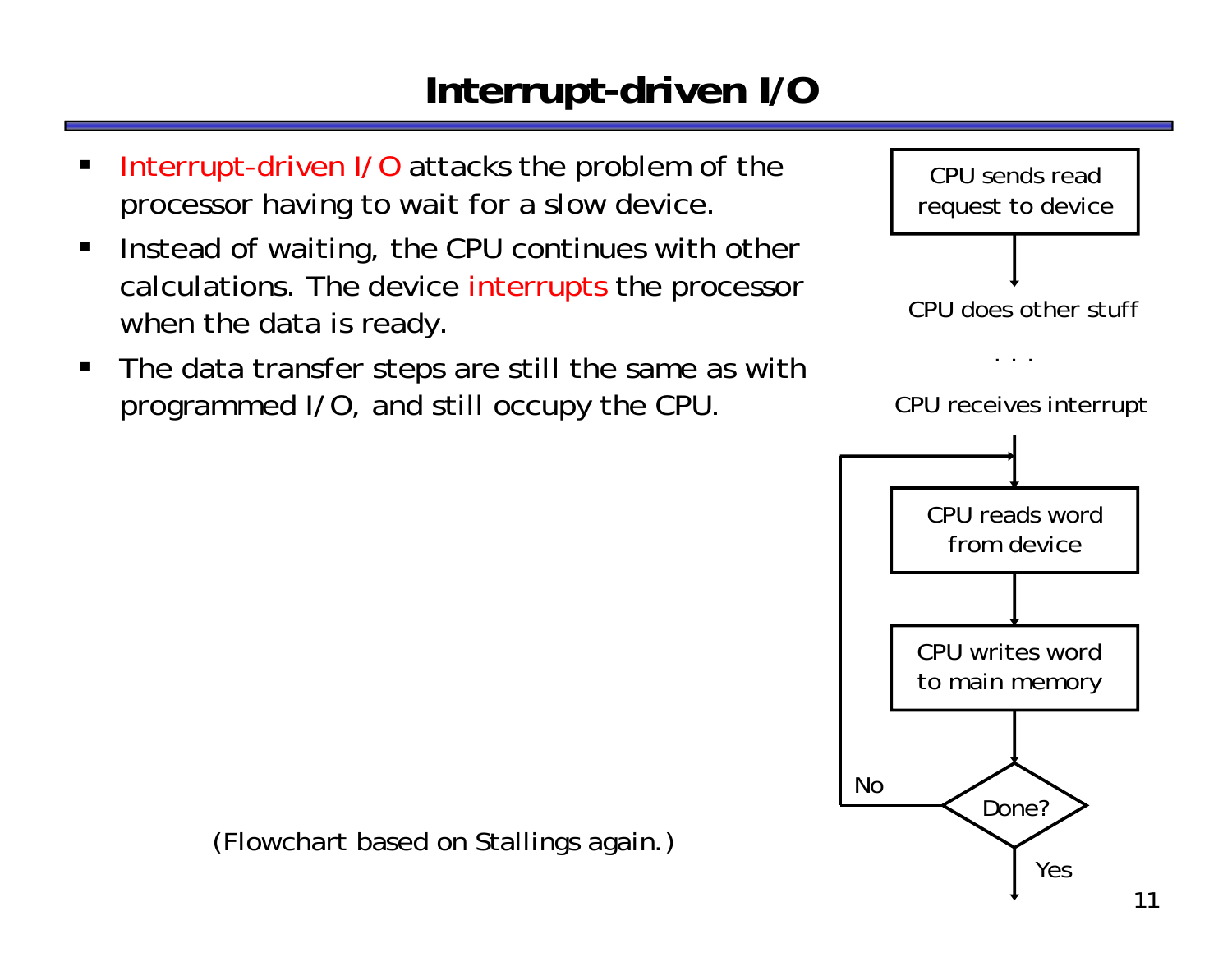# **Interrupts**

- $\blacksquare$  Interrupts are external events that require the processor's attention.
	- —Peripherals and other I/O devices may need attention.
	- —Timer interrupts to mark the passage of time.
- $\blacksquare$  These situations are not errors.
	- and the state of the state of the They happen normally.
	- and the state of the state of the All interrupts are recoverable:
		- The interrupted program will need to be resumed after the interrupt is handled.
- $\blacksquare$  It is the operating system's responsibility to do the right thing, such as:
	- Save the current state.
	- Find and load the correct data from the hard disk
	- Transfer data to/from the I/O device.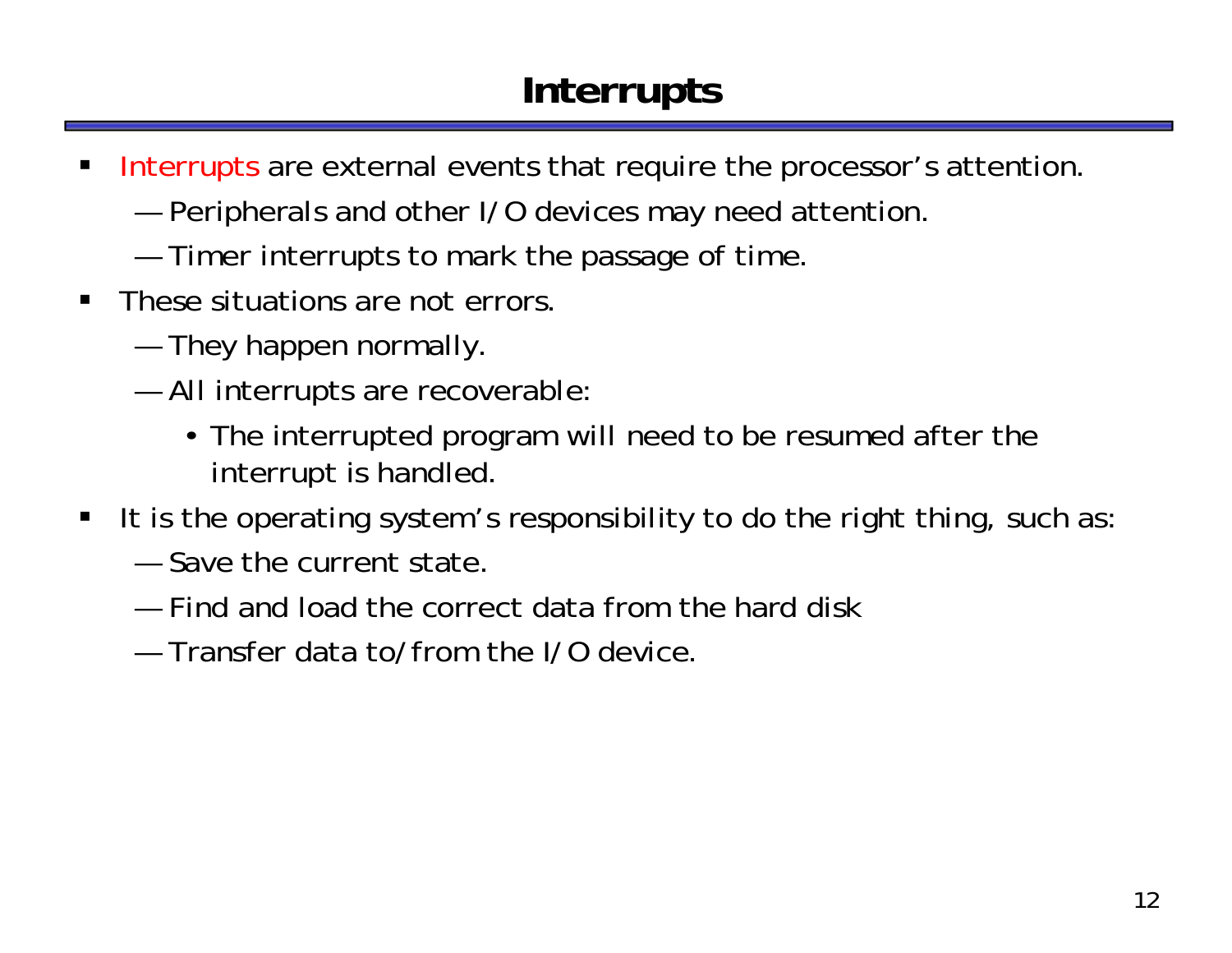### **Exception handling**

- ш Exceptions are typically errors that are detected within the processor.
	- —The CPU tries to execute an illegal instruction opcode.
	- —An arithmetic instruction overflows, or attempts to divide by 0.
	- and the state of the state of the The a load or store cannot complete because it is accessing a virtual address currently on disk
		- Virtual Memory!
- $\blacksquare$  There are two possible ways of resolving these errors.
	- —If the error is un-recoverable, the operating system kills the program.
	- — Less serious problems can often be fixed by the O/S or the program itself.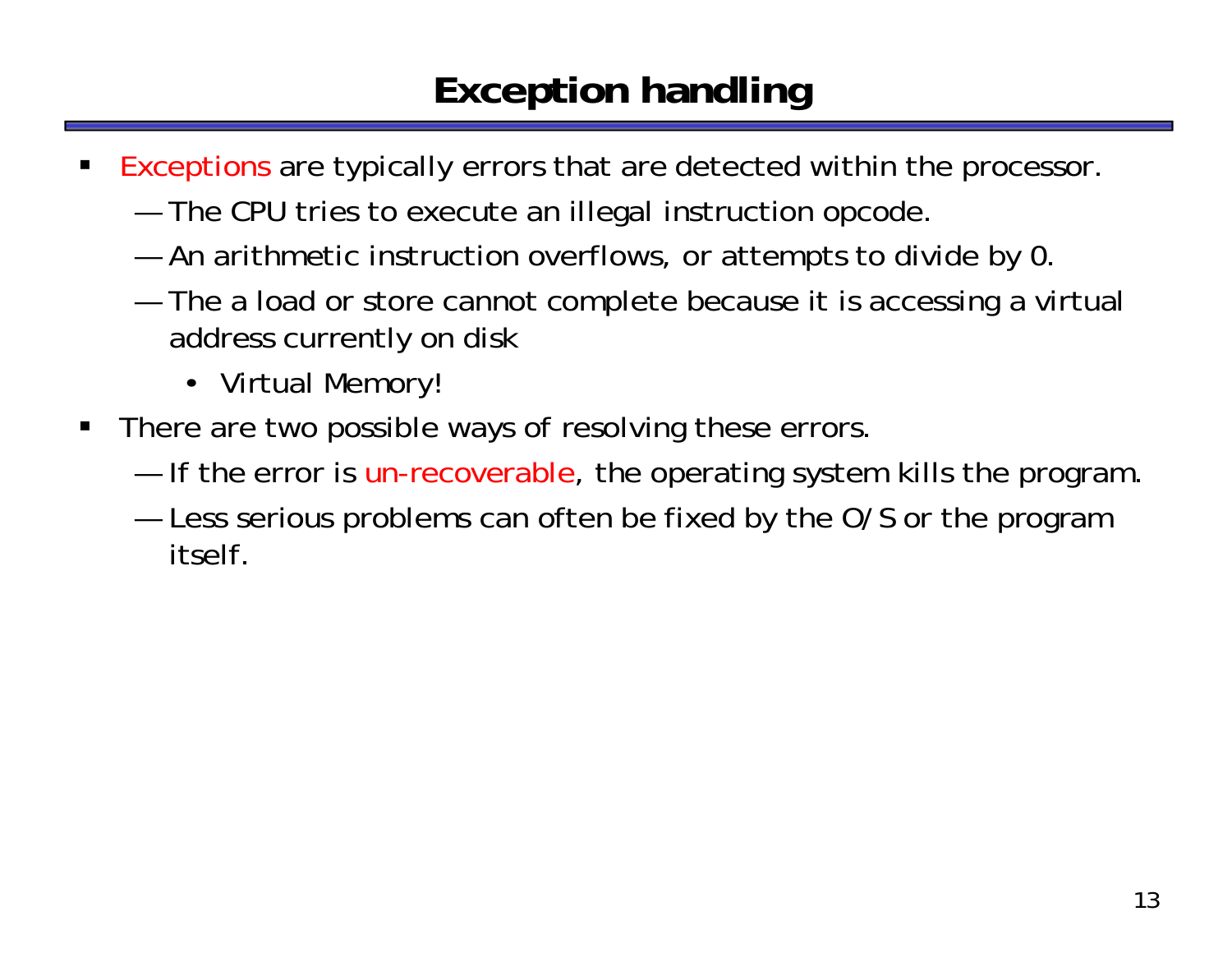# **How interrupts/exceptions are handled**

- ш For simplicity exceptions and interrupts are handled the same way.
- $\blacksquare$  When an exception/interrupt occurs, we stop execution and transfer control to the operating system, which executes an "exception handler" to decide how it should be processed.
- $\blacksquare$  The exception handler needs to know two things.
	- and the state of the state of the The cause of the exception (e.g., overflow or illegal opcode).
	- and the state of the state of the What instruction was executing when the exception occurred. This helps the operating system report the error or resume the program.
- $\blacksquare$  This is another example of interaction between software and hardware, as the cause and current instruction must be supplied to the operating system by the processor.

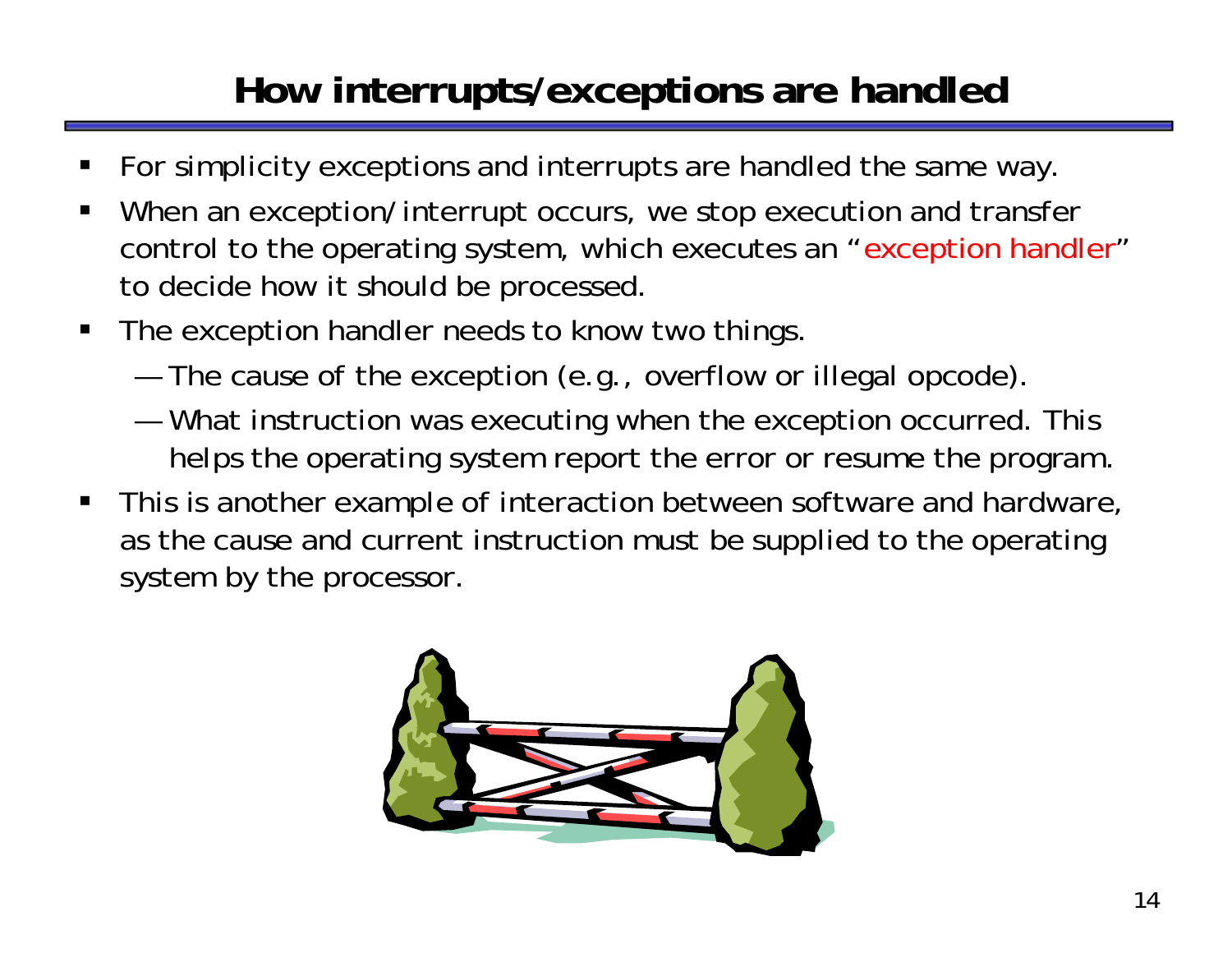# **MIPS Interrupt Programming**

- $\blacksquare$  In order to receive interrupts, the software has to enable them.
	- ———— On a MIPS processor, this is done by writing to the Status register.
		- $\bullet$ Interrupts are enabled by setting bit zero.



- $\blacksquare$  MIPS has multiple interrupt levels
	- ———— Interrupts for different levels can be selectively enabled.
	- — To receive an interrupt, its bit in the interrupt mask (bits 8-15 of the Status register) must be set.
		- In the Figure, interrupt level 15 is enabled.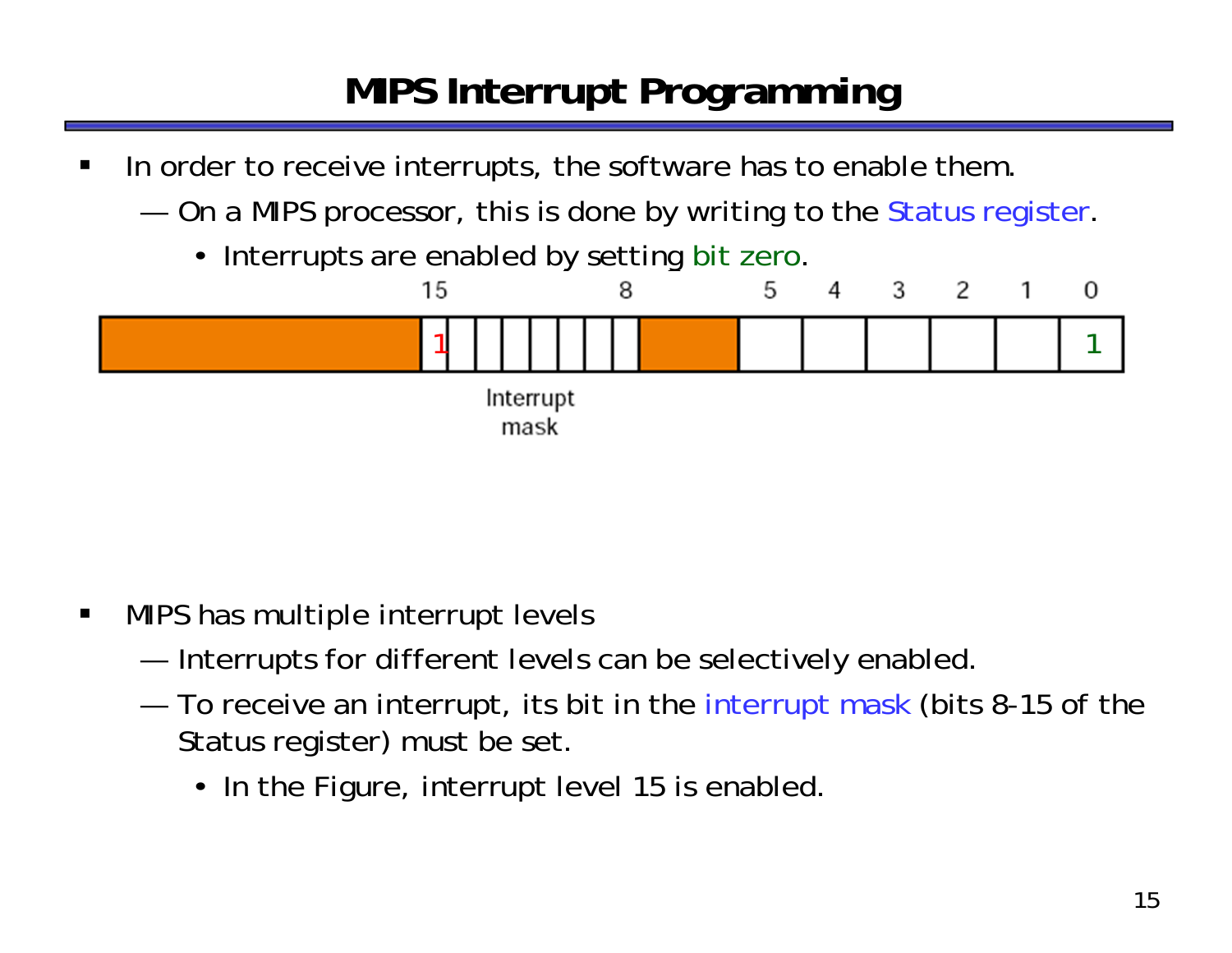# **MIPS Interrupt Programming**

- $\blacksquare$  When an interrupt occurs, the Cause register indicates which one.
	- ———— For an exception, the exception code field holds the exception type.
	- —For an interrupt, the exception code field is 0000 and bits will be set for pending interrupts.
		- The register below shows a pending interrupt at level 15



 $\blacksquare$ The exception handler is generally part of the operating system.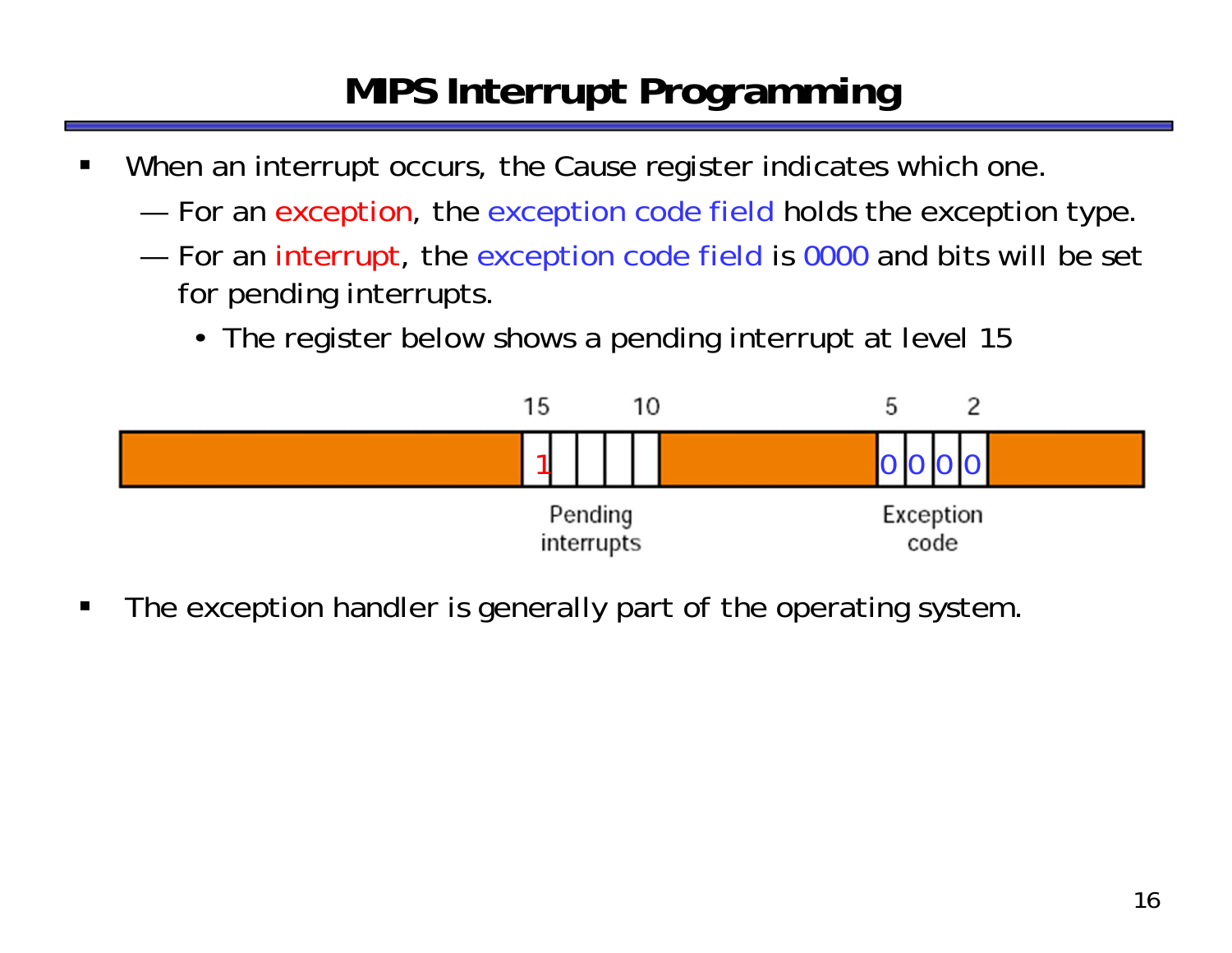#### **Direct memory access**

- ш One final method of data transfer is to introduce a direct memory access, or DMA, controller.
- $\blacksquare$  The DMA controller is a simple processor which does most of the functions that the CPU would otherwise have to handle.
	- The CPU asks the DMA controller to transfer data between a device and main memory. After that, the CPU can continue with other tasks.
	- and the state of the state of the The DMA controller issues requests to the right I/O device, waits, and manages the transfers between the device and main memory.
	- and the state of the state of the Once finished, the DMA controller interrupts the CPU.



(Flowchart again.)